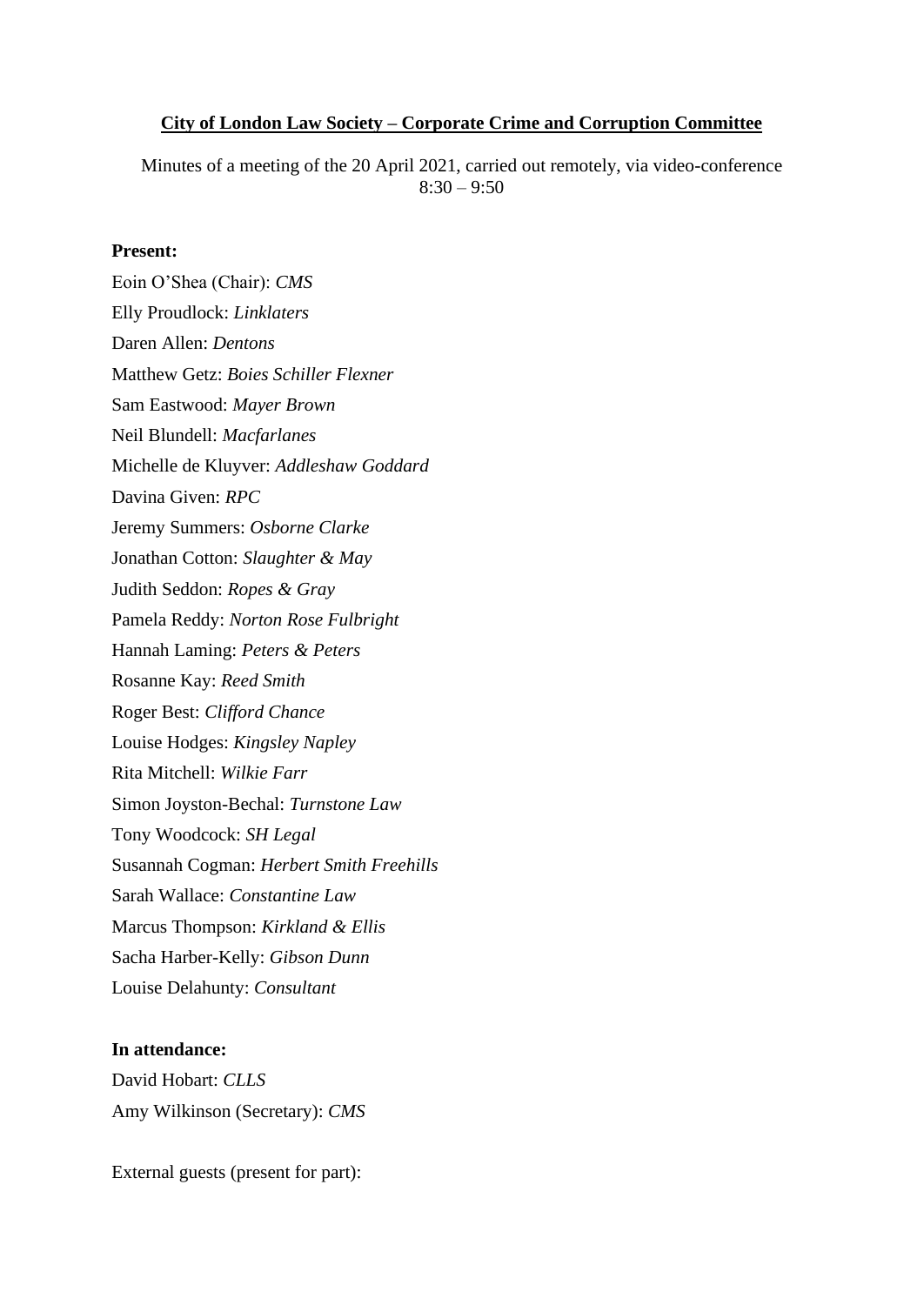Giles Thomson: *Director of OFSI* Courtney Daniels: *Senior Sanctions Advisor, OFSI*

## **1. Minutes and apologies**

The Chair noted apologies and reminded members that the minutes of the previous meeting had been circulated and invited comments. Subject to any comments, the minutes would be finalised and filed within 24 hours.

### **2. Pre-interview disclosure and interview practices**

The Chair confirmed that there had been no further update from the SFO in relation to preinterview disclosure and undertakings since the last meeting.

### **3. Practice and legal updates**

Members discussed a recent press article reporting on a legal privilege judgment concerning the status of an internal investigation report. There was also a discussion about recent press on the Unaoil investigation concerning the cross-border relationship between the SFO and US Department of Justice.

### **4. Future guest speakers**

The Chair confirmed he had been in touch with Lucy Frazer, Solicitor General and was awaiting a response on potential dates she could attend a future meeting. It was also confirmed that Lord Dyson had declined an invitation to attend. The Chair invited members to propose other potential future speakers and confirmed he would continue to follow up with existing leads.

#### **5. Consultations and legislation**

The Chair mentioned that he had participated in a working group on privilege for the Law Society, which would be looking at updating relevant guidance to the profession on the issue. He confirmed the guidance was likely to be renewed over the summer.

The Chair noted that he had yet to hear anything from the Law Commission in respect of their review of the law on corporate criminal liability. Members confirmed that they had been told an issues paper would be published in May.

# **6. External speakers: OFSI**

Giles Thompson, Director of OFSI, provided an update on OFSI, including on the post-Brexit UK financial sanctions regime and OFSI's implementation of the UK's economic crime plan. Members were then given an opportunity to raise questions, which were addressed by Mr Thompson and Ms Daniels.